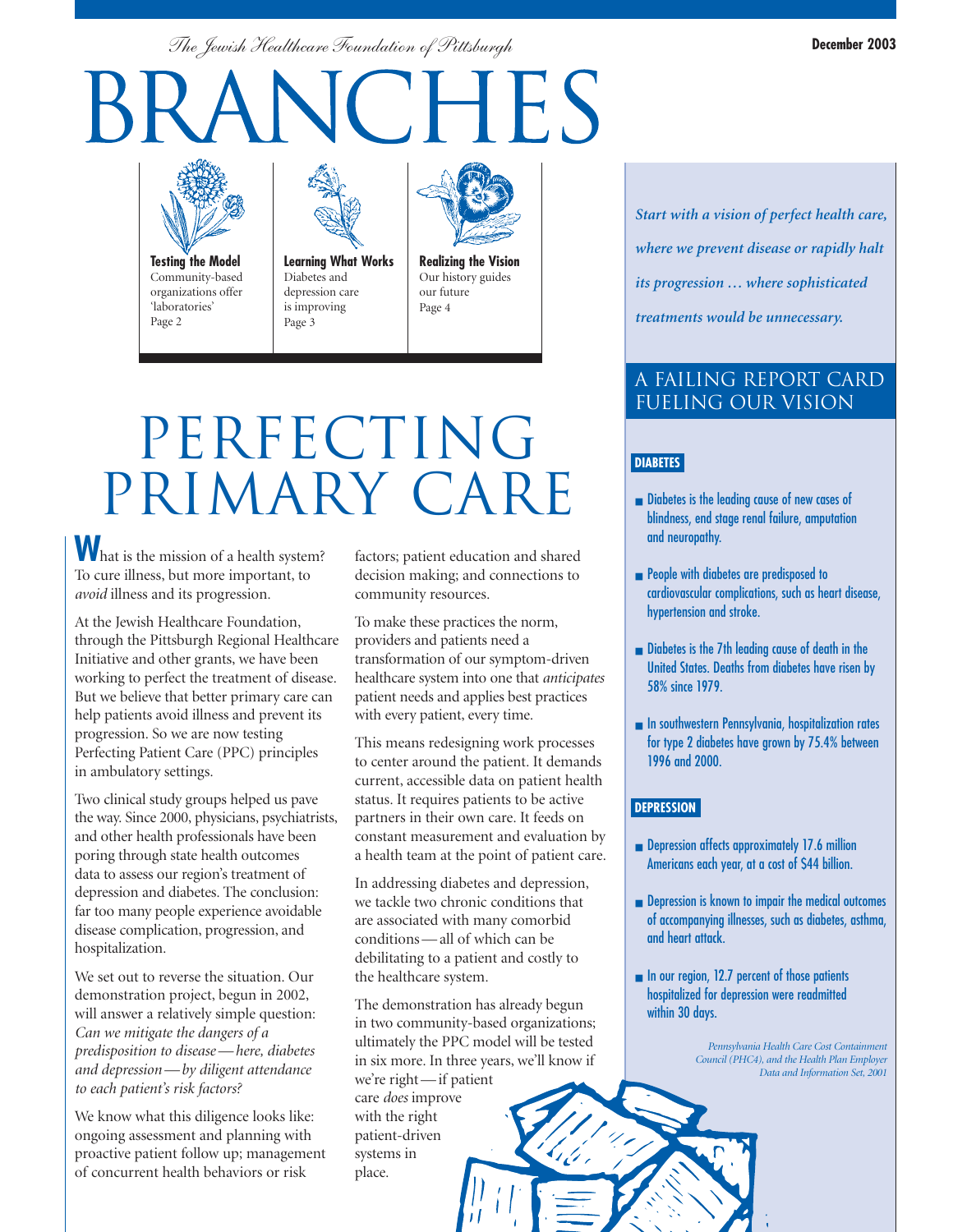## **ESTING THE MODEL**

**A**ccording to data from the Pittsburgh Regional Healthcare Initiative (PRHI), hospitalization rates for type 2 diabetes in southwestern Pennsylvania grew by 75.4 percent between 1996 and 2000 (consistently higher than statewide rates), and saw a 110 percent jump in hospitalizations for long-term complications of the disease. At the same time, depression remains under-diagnosed and under-treated in primary care settings. For those who had been hospitalized for depression, the region saw readmission within 30 days in 12.7 percent of patients.

The statistics prompted the JHF to test the Perfecting Patient Care system in chronic care in primary care settings closer to the point of day-to-day patient care, before any patient requires hospitalization and exposure to the comorbidities of hospital care, such as hospital-acquired infections, disorientation, or medication errors.

Thanks to the additional support of Allegheny Health Choices, Inc., (AHCI), the Staunton Farm Foundation, and the Pittsburgh Foundation, it started its three-year pilot study, "Perfecting Patient Care in Community-Based Organizations," (CBOs) in the summer of 2002. An AHCI staff member serves as the demonstration project manager. AHCI is a private, not-for-profit organization that monitors and reports on the effectiveness and value of the management of behavioral health care programs in local communities.

Clinical and administrative leaders in CBOs who join the demonstration learn the values that shape PPC. CBO leadership commit to assuring the necessary environment for best practices in chronic care management. CBO leaders support a patient-focused culture. Staff is encouraged to identify problems and assess changes that can improve patient care.

#### **Applying What We Know at the Point of Patient Care**

CBOs selected for the JHF pilot project each nominate a staff member to be trained in Perfecting Patient Care (PPC) and chronic care management techniques and become a **PPC Team Leader**. After the training, he or she, with the support of the project's **PPC Teacher**, sets up a "learning line." The learning line serves as a PPC laboratory to correct problems discovered at the point of patient care by clinical professionals with direct patient care responsibilities.

#### Community-Based Organizations: A Learning Line Model for Depression



The right improvements in patient care require that the entire organization supports experiments tested on the learning line. Should the need arise, learning line members - seen in blue - can call on every member of their organization for support, especially their team leader. They also count on technical support from the PPC teacher or PRHI staff.

#### **TOGETHER ON THE LEARNING LINE, DIRECT CARE PROVIDERS:**

**Learn.** Observe how work is done at the point of patient care; identify problems; determine root causes; involve workers to solve problems, not work around them.

**Plan.** Design a countermeasure or change for every problem.

**Do.** Implement the change, as an experiment.

**Evaluate.** Measure outcomes during implementation. A team leader supports the change and shares the workload during the experiment.

**Improve.** Changes are tested and evaluated in real time, during the course of work; healthcare workers can modify their own behavior and recommend additional improvements.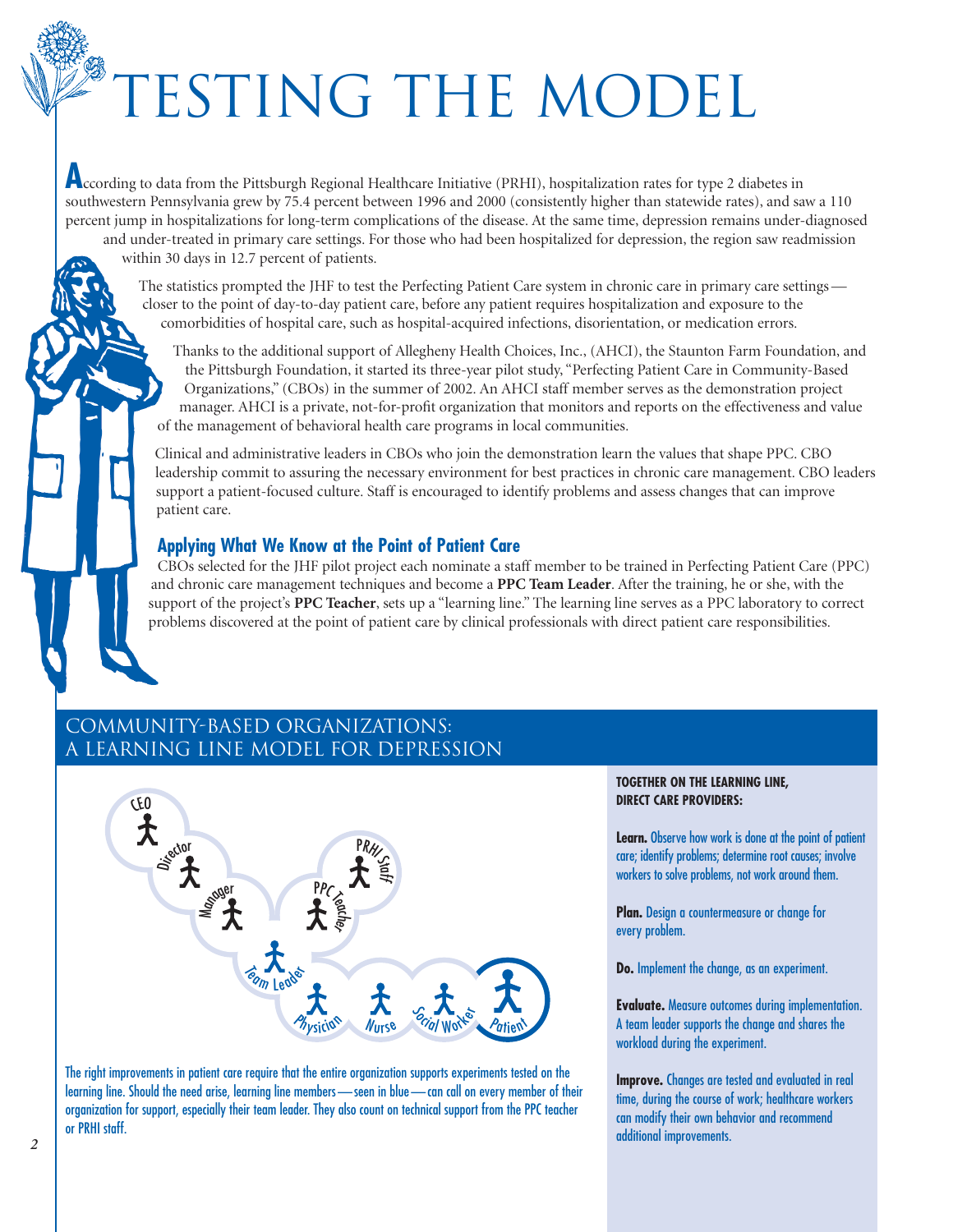## LEARNING WHAT WORKS

### CARING FOR DIABETES

**The first demonstration began at UPMC St. Margaret Lawrenceville Family Health** Center in October 2002. The hospital-owned community health center sees 17,000 patients every year. It is trying to assure that every patient receives evidence-based care and the education and support to participate in the management of diabetes.

**Using a Patient Registry.** The site is now using a diabetes-specific patient registry for tracking and measuring project and patient outcomes. The registry now profiles over 200 active diabetic patients, tracking those whose hemoglobin A1c level is above 10 percent for three months — a level which puts them at high risk for complications from diabetes including limb amputation, blindness, kidney failure, and heart disease. Patients with this A1c level now receive aggressive care management and education, since staff are able to identify and target them through the registry.

**Assuring Current Lab Work.** The learning team discovered that for many patients, laboratory results — such as A1c levels — were between six and 12 months old by their next scheduled doctor's appointments. The team leader brought this to the medical director's attention, and the medical director authorized standing orders for updated, standard lab work on diabetic patients before doctor's appointments.

**Facilitating Eye Exams.** Every diabetic patient needs an annual dilated retinal examination, but only 37 percent of the site's patients had seen an ophthalmologist in the past 12 months. The team's immediate countermeasure was a one-page "how-to" guide for patients to schedule an ophthalmologist appointment. But upon evaluation, patients were no more likely to schedule eye exams. The team adapted their form to a prescription pad format, and established collaborative referral relationships with two nearby ophthalmologist practices. Patients are scheduling exams, and each ophthalmologist practice sends a post-visit report to the site's medical director.

### CARING FOR DEPRESSION

**W**ork at the next site for the demonstration project has begun, with a focus on the chronic care management of depression. Depression is a leading cause of disability, in spite of the fact that it is easily diagnosed and treatable. A learning line is in development at the Allegheny East Mental Health and Mental Retardation Center, Inc., a community mental health provider serving 11 communities which include Wilkinsburg, Penn Hills, and Verona. It has a management contract with Forbes Regional Hospital for emergency evaluation and inpatient adult psychiatric services. The center serves about 900 patients every year; 72 percent have depression diagnoses. The site's work focuses on the patient pathway of psychiatric treatment in order to understand the root causes of patient readmissions.

#### Managing Diabetes: A Patient Checklist

- ✔ Have your blood's A1c level tested at least twice a year. A1c is the glucose concentration in the bloodstream. A goal A1c level is under 7 percent.
- $\checkmark$  Get a foot examination at every visit to your care provider. Your provider can help you find small wounds that you might not have noticed — wounds that left untreated could cause serious infection.
- $\checkmark$  Talk to your provider about whether and how to improve your diet and physical activity level at every visit. Getting this kind of education supports the self-management of your chronic care.
- Get your LDL cholesterol level checked every year. Your LDL cholesterol level, or "bad cholesterol" level, should be under 100. Otherwise, your risk of heart disease could grow.



#### **DEPRESSION SCREENING**

**If you answer yes to either of these questions, tell your doctor. During the past month have you often been bothered by:**

- **Little interest or pleasure in doing things?**
- **Feeling down, depressed, or hopeless?**

**Depression is a treatable disease. Talk to the doctor about how you are feeling. It is the first step toward feeling better.**

*This questionnaire is in use at the Lawrenceville demonstration site. Posted as a flyer in the CBO's waiting room, it offers a quick, clear, and stigma-free screening and education tool. It is adapted from the work of the MacArthur Initiative on Depression and Primary Care, a network chaired by Allen Dietrich, MD, of Dartmouth College.*